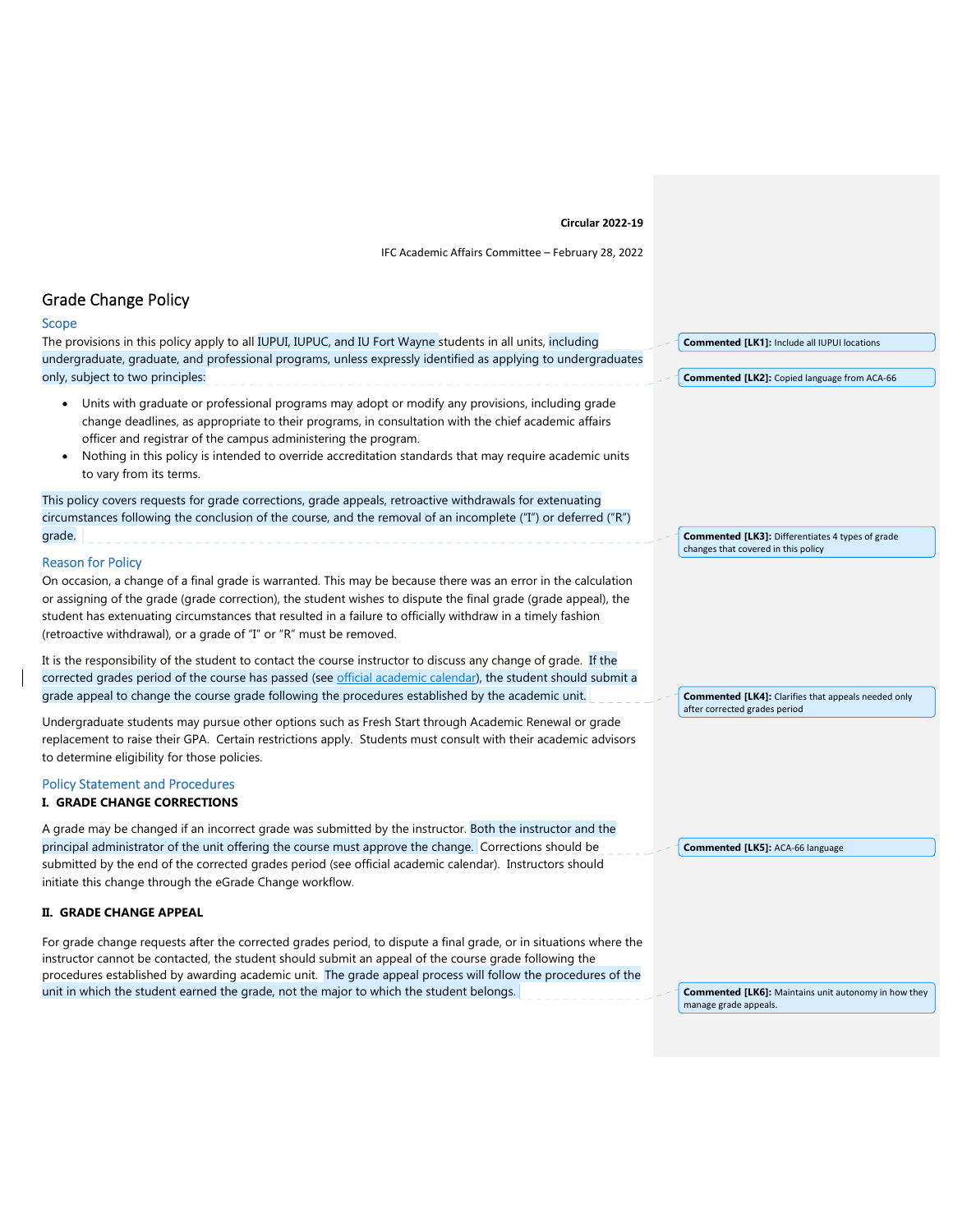#### **Circular 2022‐19**

IFC Academic Affairs Committee – February 28, 2022

Grade appeals must be submitted within one year from the end of the term in which the grade was entered. Academic units may choose to use a shorter time period than the campus limit.

## **III. WITHDRAWAL AFTER CONCLUSION OF THE COURSE DUE TO EXTENUATING CIRCUMSTANCES**

Requests for withdrawal after course conclusion (retroactive withdrawal) are subject to the policies of the specific school offering the course and the school to which the student belongs. These grade change requests are for students who had serious extenuating circumstances that prohibited the student from officially withdrawing in a timely fashion.

Grade appeals for retroactive withdrawals must be submitted within 5 years from the end of the term in which the grade was entered. Units may choose to use a shorter time period than the campus limit. Units may make an exception to the five-year window only if an extremely serious and documented circumstance literally prevents the student from filing the petition during that time. Approved exceptions are extremely rare.

Schools will not consider requests for withdrawal when the student has completed the course.

### **COURSE EXPUNGEMENTS**

The deletion of a graded course from the academic record at the request of an academic unit is done only when the university has made an error. The student's failure to withdraw from a course, even if the student never attended the course, is not sufficient reason for the course to be deleted from the record. This also holds for grades of W, whether the result of a student-initiated withdrawal or an administrative withdrawal.

#### **IV. REMOVAL OF I or R GRADES**

An "I" (incomplete) should be changed to a letter grade by the instructor after all required work has been completed but may be changed to a "W" if the instructor determines that it is not feasible for the student to complete the required work or receive a letter grade.

If no final grade has been submitted within one year from the end of the term in which the course was taken, and the student has not been allowed to withdraw, the campus registrar shall change the "I" to an "F." The instructor, in consultation with the dean, may authorize an extension of an "I" beyond this period for extenuating circumstances.

A grade of "R" (deferred) should be changed to a letter grade after all required work has been completed and a final grade submitted by the instructor.

A removal of "I" or "R" request may be submitted at any time.

## **AUTHORIZATIONS**

Grade change requests should be initiated by the instructor of record through eGrade Change workflow. The principal administrator of the unit offering the course must approve the change.

A grade may also be changed if the change is authorized by the campus Provost or Chancellor, or the principal administrator of the unit offering the course, when the change has been recommended as a remedy for a student under policies governing academic fairness, grade appeals, personal misconduct, harassment, discrimination, or sexual misconduct.

**Commented [LK7]:** New requirement of ACA‐66.

**Commented [LK8]:** This is a separate policy that was also historically embedded in grade change policy. Modifying slightly here as when requested after grades have been posted, IS considered a grade change subject to grade change auditing. Will revisit stand‐alone policy in 22‐23.

**Commented [LK9]:** Removed specific reference/examples to give units flexibility in reviewing on case-by-case basis.

**Commented [LK10]:** New section. Stand‐alone incomplete policy was merged into ACA‐66. This language pulled from new consolidated policy.

**Commented [LK11]:** Verified with other IU campuses that this has been the practice statewide.

**Commented [LK12]:** ACA‐66 language